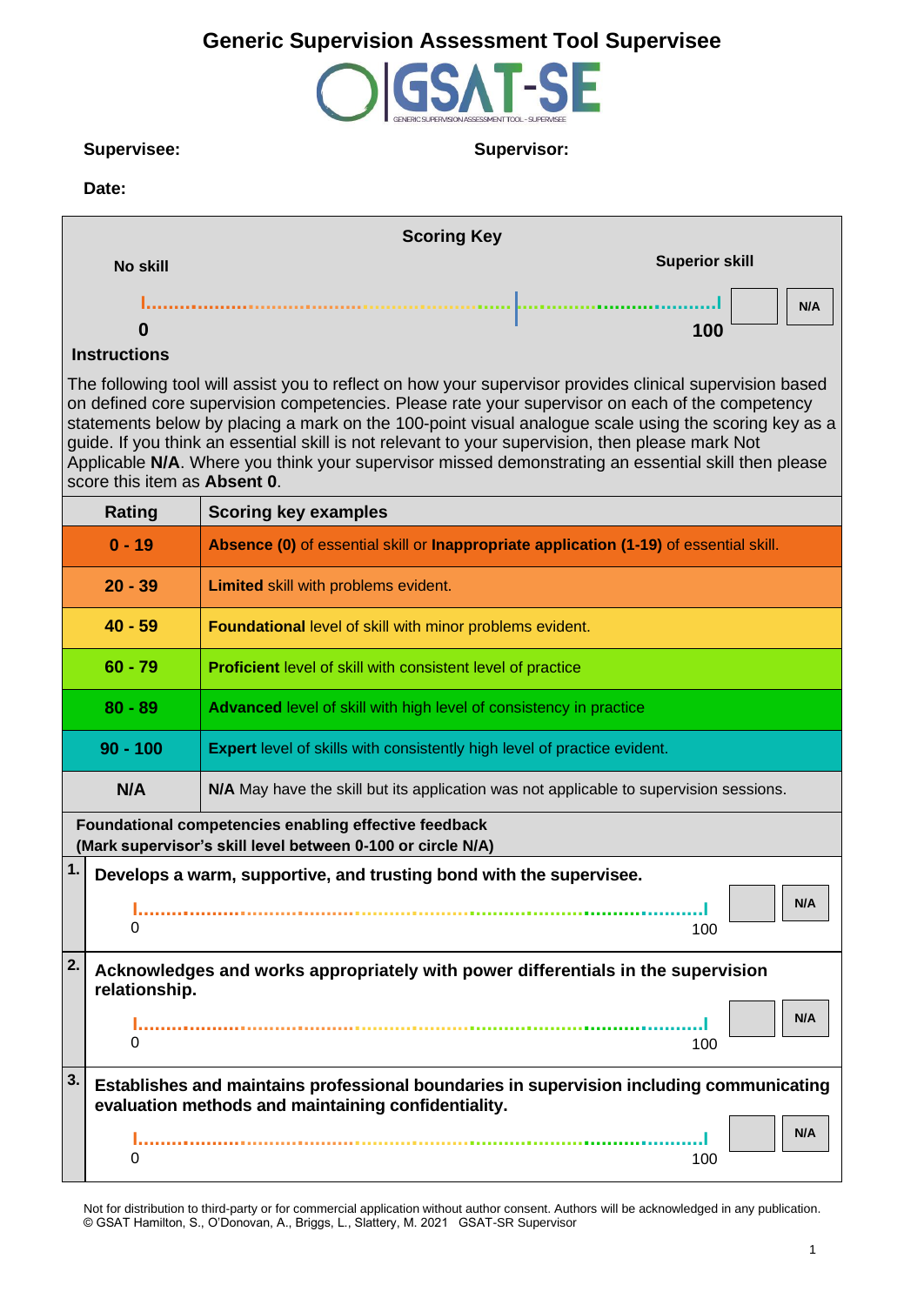

| 4.  | Demonstrates respect for the supervisee.                                                                     |
|-----|--------------------------------------------------------------------------------------------------------------|
|     | N/A                                                                                                          |
|     | 0<br>100                                                                                                     |
| 5.  | Appropriately applies where relevant the multiple supervisory roles that make for an effective               |
|     | supervisor (e.g., consulting, modelling, monitoring, supporting, exploring, and evaluating).                 |
|     | N/A                                                                                                          |
|     | 0<br>100                                                                                                     |
| 6.  | Gives accurate, constructive, and timely feedback.                                                           |
|     | N/A                                                                                                          |
|     | $\Omega$<br>100                                                                                              |
| 7.  | Encourages and is open to feedback from the supervisee.                                                      |
|     | N/A                                                                                                          |
|     | 0<br>100                                                                                                     |
| 8.  | Explores and acknowledges the supervisees emotions and reactions.                                            |
|     | N/A                                                                                                          |
|     | $\Omega$<br>100                                                                                              |
| 9.  | Is available to the supervisee as agreed and is fully mindful in supervision.                                |
|     | N/A                                                                                                          |
|     | 0<br>100                                                                                                     |
|     | Fundamental accountability, safety, and awareness processes                                                  |
|     | (Mark supervisor's skill level between 0-100 or circle N/A)                                                  |
|     | 10. Initiates appropriate tasks to achieve the goals of the session.                                         |
|     | N/A                                                                                                          |
|     | 0<br>100                                                                                                     |
|     | 11. Addresses cultural diversity (e.g., ethnicity, race, age, ability, gender, religion, sexual              |
|     | orientation) issues between the supervisee and their client/s, and between the supervisee<br>and supervisor. |
|     | N/A                                                                                                          |
|     | 0<br>100                                                                                                     |
| 12. | Addresses any ethical or legal considerations.                                                               |
|     | N/A                                                                                                          |
|     | 0<br>100                                                                                                     |
|     |                                                                                                              |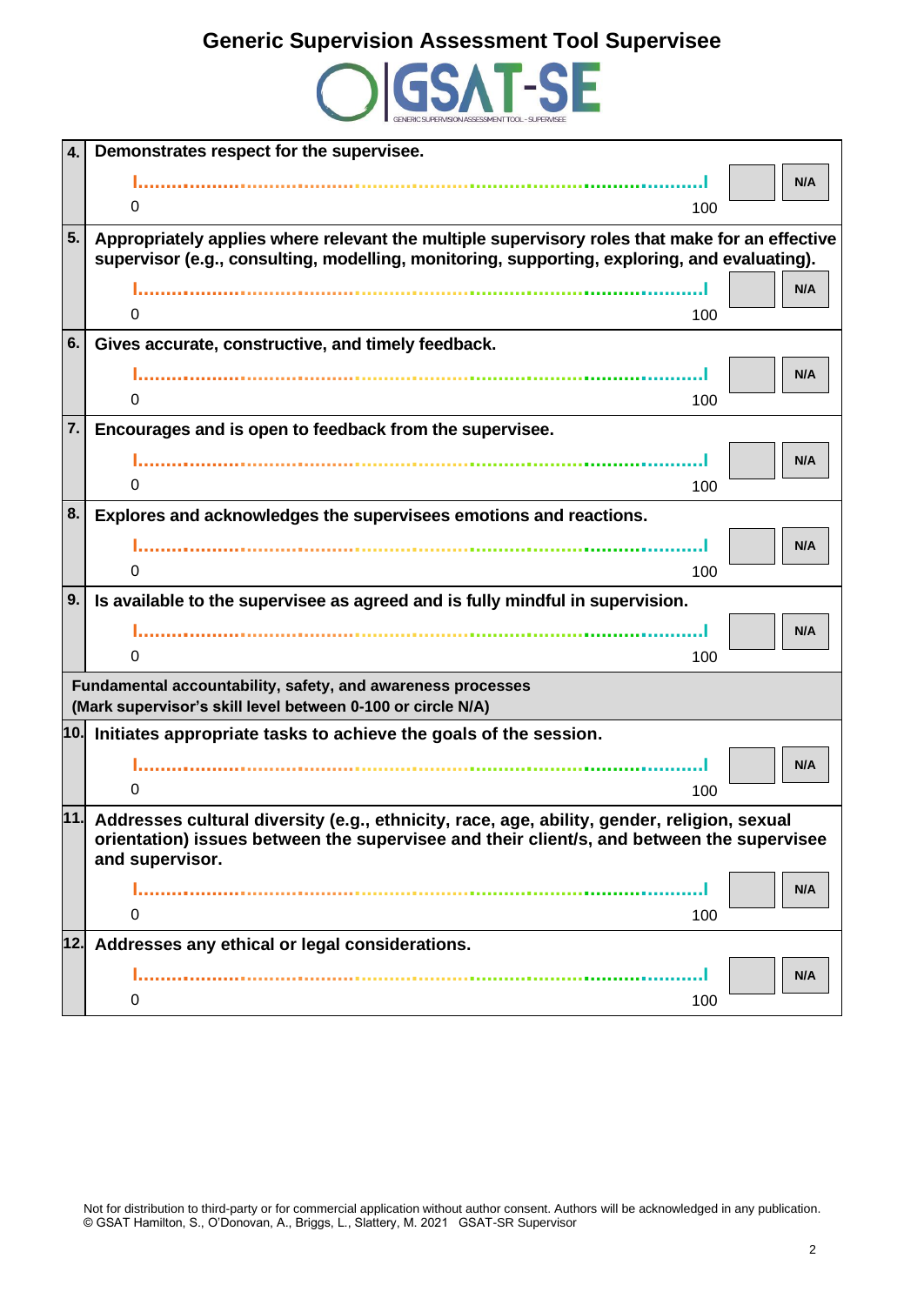

| 13. | Encourages the supervisee to critically reflect on their practice, including their strengths<br>and areas for improvement.      |  |  |  |  |  |  |
|-----|---------------------------------------------------------------------------------------------------------------------------------|--|--|--|--|--|--|
|     | N/A                                                                                                                             |  |  |  |  |  |  |
|     | 0<br>100                                                                                                                        |  |  |  |  |  |  |
|     | $14.$ Encourages reflection on process as well as content in client and professional interactions.                              |  |  |  |  |  |  |
|     | N/A                                                                                                                             |  |  |  |  |  |  |
|     | 0<br>100                                                                                                                        |  |  |  |  |  |  |
| 15. | Encourages the supervisee to consider different perspectives.                                                                   |  |  |  |  |  |  |
|     | N/A                                                                                                                             |  |  |  |  |  |  |
|     | 0<br>100                                                                                                                        |  |  |  |  |  |  |
| 16. | Identifies and works with the supervisee on safety issues for the client/s as relevant.                                         |  |  |  |  |  |  |
|     | N/A                                                                                                                             |  |  |  |  |  |  |
|     | 0<br>100                                                                                                                        |  |  |  |  |  |  |
| 17. | Encourages the supervisee to practice (e.g., using role-play) specific skills in supervision                                    |  |  |  |  |  |  |
|     | (e.g., micro skills).                                                                                                           |  |  |  |  |  |  |
|     | N/A                                                                                                                             |  |  |  |  |  |  |
|     | 100<br>0                                                                                                                        |  |  |  |  |  |  |
|     | 18. Encourages the supervisee to use evidence-based interventions.                                                              |  |  |  |  |  |  |
|     | N/A                                                                                                                             |  |  |  |  |  |  |
|     | 0<br>100                                                                                                                        |  |  |  |  |  |  |
| 19. | Considers the organisational context within which the supervisee practices.                                                     |  |  |  |  |  |  |
|     | N/A                                                                                                                             |  |  |  |  |  |  |
|     | 0<br>100                                                                                                                        |  |  |  |  |  |  |
| 20. | Makes the evaluation processes and criteria clear for the supervisee (e.g., reviews of tasks                                    |  |  |  |  |  |  |
|     | and goals, communication of formative feedback).                                                                                |  |  |  |  |  |  |
|     | N/A                                                                                                                             |  |  |  |  |  |  |
|     | 0<br>100                                                                                                                        |  |  |  |  |  |  |
| 21. | As appropriate refer the supervisee to resources / other contacts or another supervisor to<br>assist them to reach their goals. |  |  |  |  |  |  |
|     | N/A                                                                                                                             |  |  |  |  |  |  |
|     | 100<br>0                                                                                                                        |  |  |  |  |  |  |
|     |                                                                                                                                 |  |  |  |  |  |  |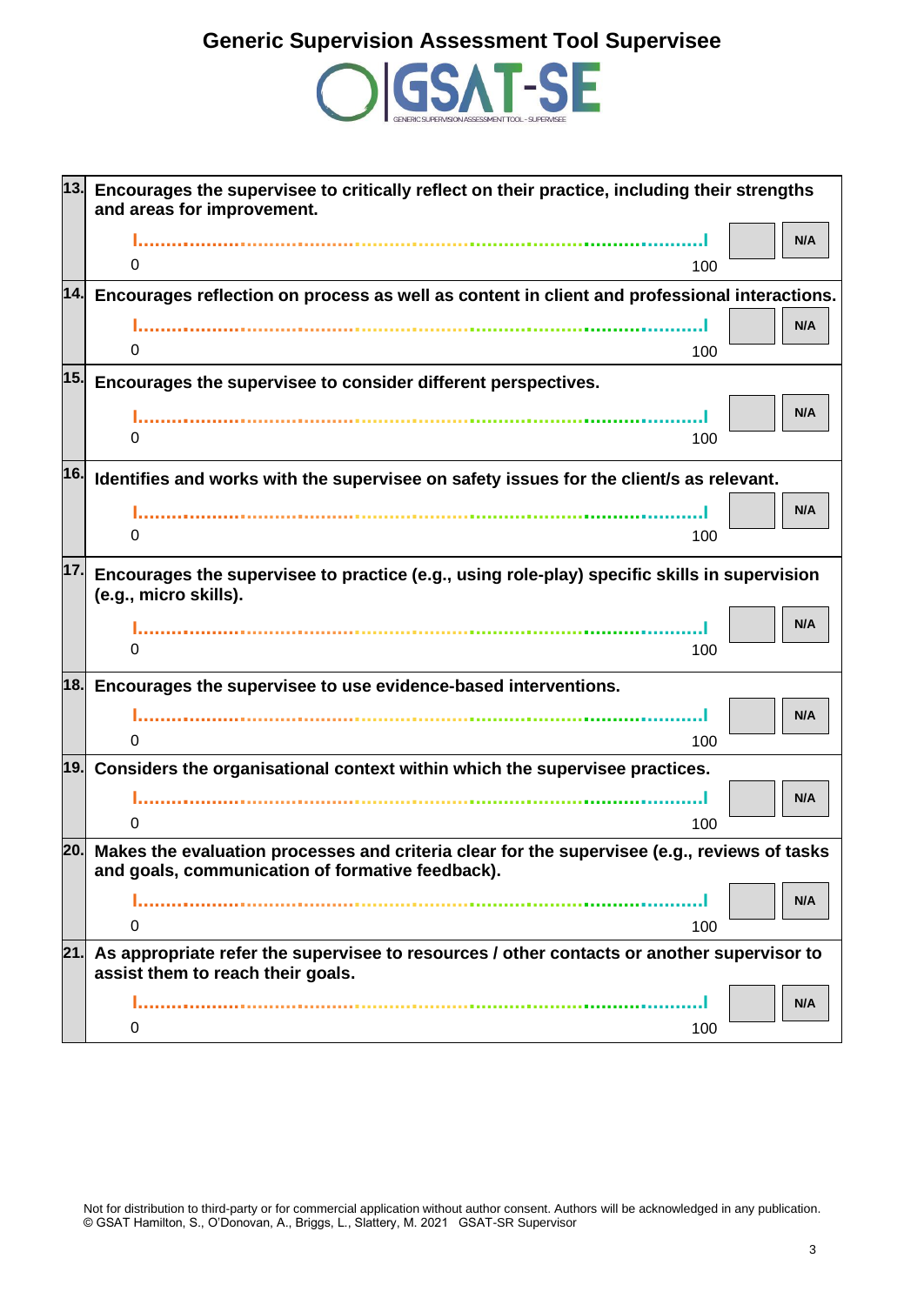## **Generic Supervision Assessment Tool Supervisee**



**Additional feedback comments for your supervisor:**

### **GSAT-SE Supervisee Scoring**

The first step is to calculate an overall GSAT score. This is done by adding up all items answered and dividing by the number of items answered (do not include N/A in total number answered).

The second step is to score the two subscales. For each subscale all the items must be added and then divide by the number of items answered in that subscale (do not include N/A in total number answered).

Once you have calculated both the overall GSAT score and the subscale scores, check your supervisor's competency levels as per the competency summary. This will provide you and your supervisor with more specific information about how you perceive their supervision.

It is important to spend time considering your level of comfort in sharing your feedback with your supervisor. It is recommended you plan time in supervision to discuss your reflections and consider how your feedback may inform your supervision working agreement. For more information on sharing results please refer to the **GSAT User Manual**.

**Note:** It is recommended that consideration is given to application of N/A with **no more than 4 N/A in subscale 1 or subscale 2 recommended.** If the number of N/A for each subscale exceeds recommendations, then the scores will be affected. Reflection on use of N/A in relation to specific competency items is suggested when considering results.

| Total overall GSAT-SR competency score (items 1 - 26)                                   |  |                                                  |  |                                                                                                                                                             |           |             |            |  |  |  |  |
|-----------------------------------------------------------------------------------------|--|--------------------------------------------------|--|-------------------------------------------------------------------------------------------------------------------------------------------------------------|-----------|-------------|------------|--|--|--|--|
| Sum of all GSAT<br>items answered:                                                      |  | Number of items<br>answered (exclude<br>$n/a$ :  |  | Total score - sum of all GSAT items answered divided by<br>number answered:                                                                                 |           |             |            |  |  |  |  |
|                                                                                         |  |                                                  |  | *Compare your total score to the indicator band that most<br>closely aligns to your score. Then read through the<br>corresponding competency summary below. |           |             |            |  |  |  |  |
| $(0-19)$                                                                                |  | $(20-39)$                                        |  | $(40-59)$                                                                                                                                                   | $(60-79)$ | $(80 - 89)$ | $(90-100)$ |  |  |  |  |
| Subscale 1. Foundational competencies enabling effective feedback (1-9)                 |  |                                                  |  |                                                                                                                                                             |           |             |            |  |  |  |  |
| Sum of items<br>answered:                                                               |  | Number of items<br>answered (exclude<br>$n/a$ ): |  | Subscale score - sum of items answered divided by the<br>number of items answered:                                                                          |           |             |            |  |  |  |  |
| Subscale 2. Fundamental accountability, safety, and awareness processes (items 10 - 21) |  |                                                  |  |                                                                                                                                                             |           |             |            |  |  |  |  |
| Sum of items<br>answered:                                                               |  | Number of items<br>answered (exclude<br>$n/a$ ): |  | Subscale score - sum of items answered divided by the<br>number of items answered:                                                                          |           |             |            |  |  |  |  |